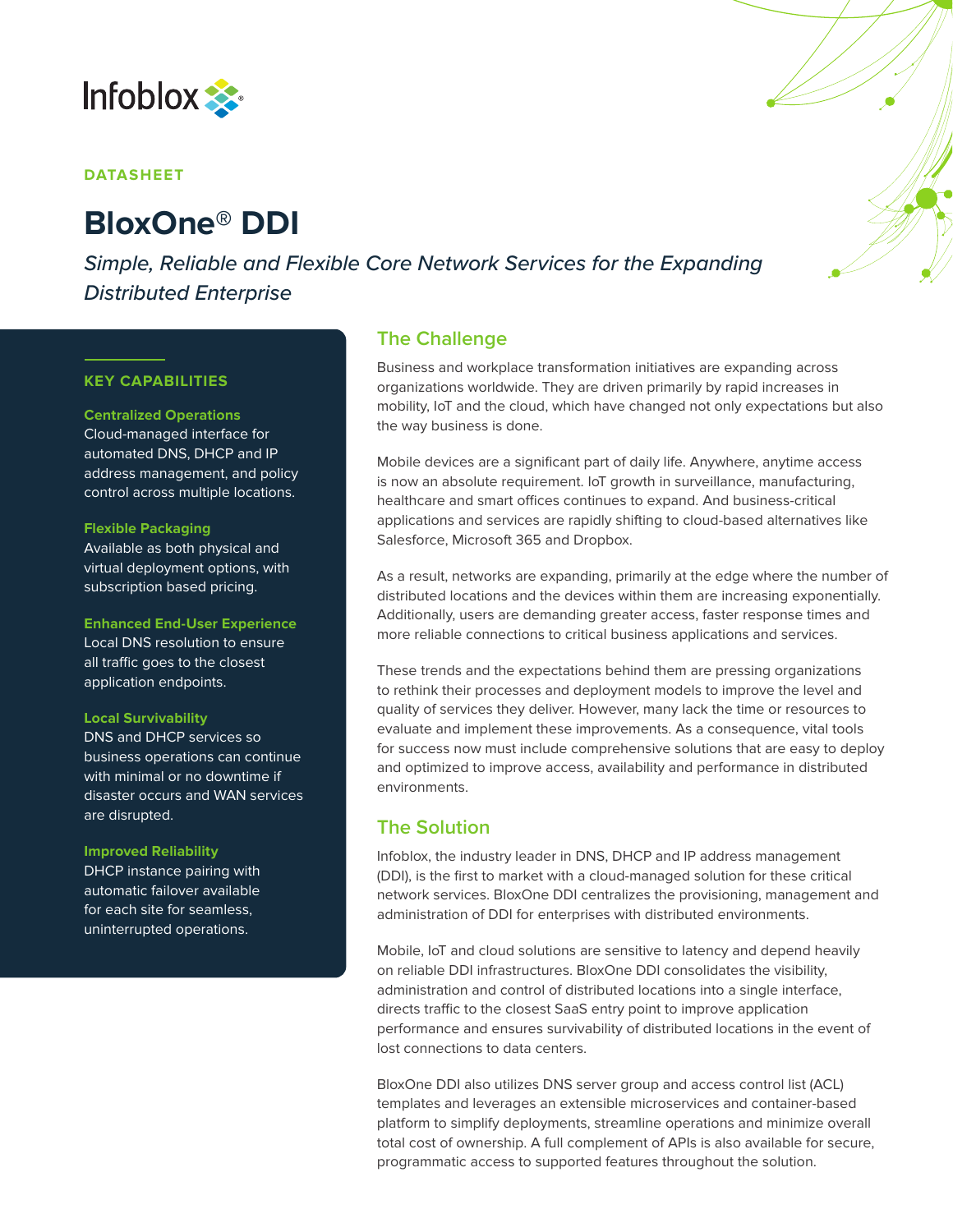# **Key Features**

# **Real-Time IP, Instance & Service Monitoring Widgets**

Provides status and usage details for active IP addresses, instances, DNS query responses, DNS queries & DHCP leases per second.

# **DNS & DHCP Activity & Status Reporting**

Includes trend reporting of DNS queries per second, activity and responses and DHCP clients and DHCP leases reports.

# **Anycast Support for DHCPv4**

Configure a single set of parameters to enable any server in the nearest Anycast group to respond to all DHCP queries, regardless of client location in network.

# **Secure Updates to Microsoft Servers**

GSS-TSIG Integration with Microsoft AD for secure content updates to DNS, including support for multiple target domains.

# **On-Premise Host Support on AWS**

Native support of on-premises host in Amazon Web Services (AWS), without the need to manage an OS or Docker.

# **DevOps Automation with Ansible**

Ansible automation is now supported for DNS, DHCP and IPAM operations. Modules and sample playbooks are also available on the InfobloxOpen GitHub.



*Figure 1: BloxOne DDI for distributed environments*